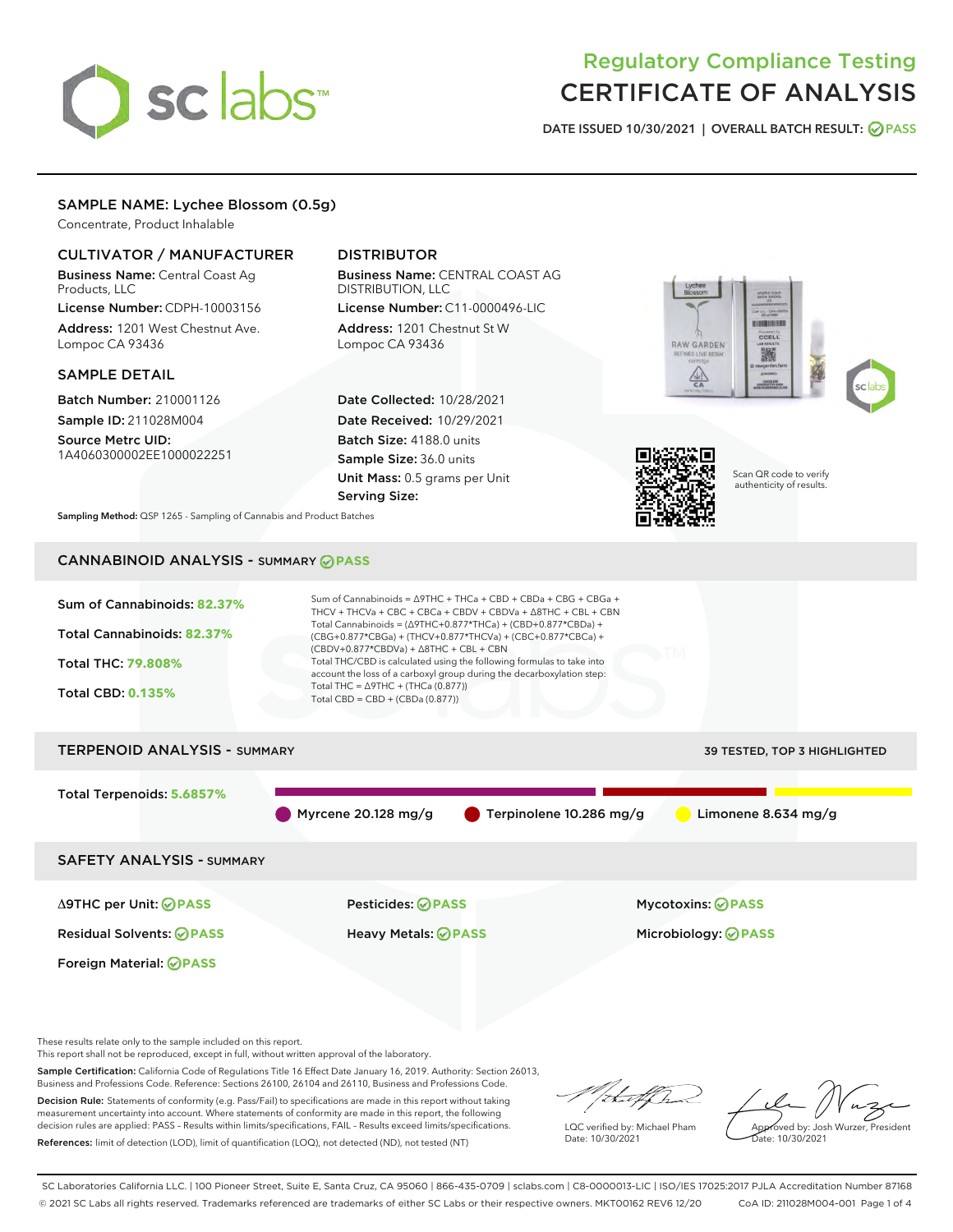



LYCHEE BLOSSOM (0.5G) | DATE ISSUED 10/30/2021 | OVERALL BATCH RESULT: 2 PASS

#### CANNABINOID TEST RESULTS - 10/29/2021 2 PASS

Tested by high-performance liquid chromatography with diode-array detection (HPLC-DAD). **Method:** QSP 1157 - Analysis of Cannabinoids by HPLC-DAD

#### TOTAL CANNABINOIDS: **82.37%**

Total Cannabinoids (Total THC) + (Total CBD) + (Total CBG) + (Total THCV) + (Total CBC) + (Total CBDV) + ∆8THC + CBL + CBN

TOTAL THC: **79.808%** Total THC (∆9THC+0.877\*THCa)

TOTAL CBD: **0.135%**

Total CBD (CBD+0.877\*CBDa)

TOTAL CBG: 1.995% Total CBG (CBG+0.877\*CBGa)

TOTAL THCV: 0.28% Total THCV (THCV+0.877\*THCVa)

TOTAL CBC: ND Total CBC (CBC+0.877\*CBCa)

TOTAL CBDV: ND Total CBDV (CBDV+0.877\*CBDVa)

| <b>COMPOUND</b>            | LOD/LOQ<br>(mg/g) | <b>MEASUREMENT</b><br><b>UNCERTAINTY</b><br>(mg/g) | <b>RESULT</b><br>(mg/g) | <b>RESULT</b><br>(%) |
|----------------------------|-------------------|----------------------------------------------------|-------------------------|----------------------|
| <b>A9THC</b>               | 0.06/0.26         | ±27.454                                            | 798.08                  | 79.808               |
| <b>CBG</b>                 | 0.06/0.19         | ±0.786                                             | 19.95                   | 1.995                |
| <b>THCV</b>                | 0.1 / 0.2         | ±0.14                                              | 2.8                     | 0.28                 |
| <b>CBN</b>                 | 0.1/0.3           | ±0.10                                              | 1.5                     | 0.15                 |
| <b>CBD</b>                 | 0.07/0.29         | ±0.063                                             | 1.35                    | 0.135                |
| $\triangle$ 8THC           | 0.1/0.4           | N/A                                                | <b>ND</b>               | <b>ND</b>            |
| <b>THCa</b>                | 0.05/0.14         | N/A                                                | <b>ND</b>               | <b>ND</b>            |
| <b>THCVa</b>               | 0.07/0.20         | N/A                                                | <b>ND</b>               | <b>ND</b>            |
| <b>CBDa</b>                | 0.02/0.19         | N/A                                                | <b>ND</b>               | <b>ND</b>            |
| <b>CBDV</b>                | 0.04/0.15         | N/A                                                | <b>ND</b>               | <b>ND</b>            |
| <b>CBDVa</b>               | 0.03/0.53         | N/A                                                | <b>ND</b>               | <b>ND</b>            |
| <b>CBGa</b>                | 0.1/0.2           | N/A                                                | <b>ND</b>               | <b>ND</b>            |
| <b>CBL</b>                 | 0.06 / 0.24       | N/A                                                | <b>ND</b>               | <b>ND</b>            |
| <b>CBC</b>                 | 0.2 / 0.5         | N/A                                                | <b>ND</b>               | <b>ND</b>            |
| <b>CBCa</b>                | 0.07 / 0.28       | N/A                                                | <b>ND</b>               | <b>ND</b>            |
| <b>SUM OF CANNABINOIDS</b> |                   |                                                    | $823.7$ mg/g            | 82.37%               |

#### **UNIT MASS: 0.5 grams per Unit**

| ∆9THC per Unit                         | 1120 per-package limit | 399.04 mg/unit | <b>PASS</b> |
|----------------------------------------|------------------------|----------------|-------------|
| <b>Total THC per Unit</b>              |                        | 399.04 mg/unit |             |
| <b>CBD</b> per Unit                    |                        | $0.68$ mg/unit |             |
| <b>Total CBD per Unit</b>              |                        | $0.68$ mg/unit |             |
| <b>Sum of Cannabinoids</b><br>per Unit |                        | 411.8 mg/unit  |             |
| <b>Total Cannabinoids</b><br>per Unit  |                        | 411.9 mg/unit  |             |

| <b>COMPOUND</b>         | LOD/LOQ<br>(mg/g)    | 9396611<br><b>UNCERTAINTY</b><br>(mg/g) | <b>RESULT</b><br>(mg/g)         | <b>RESULT</b><br>(%) |
|-------------------------|----------------------|-----------------------------------------|---------------------------------|----------------------|
| <b>Myrcene</b>          | 0.008 / 0.025        | ±0.2597                                 | 20.128                          | 2.0128               |
| Terpinolene             | 0.008 / 0.026        | ±0.2109                                 | 10.286                          | 1.0286               |
| Limonene                | 0.005 / 0.016        | ±0.1235                                 | 8.634                           | 0.8634               |
| B Caryophyllene         | 0.004 / 0.012        | ±0.1364                                 | 3.832                           | 0.3832               |
| $\alpha$ Pinene         | 0.005 / 0.017        | ±0.0233                                 | 2.709                           | 0.2709               |
| $\beta$ Pinene          | 0.004 / 0.014        | ±0.0280                                 | 2.431                           | 0.2431               |
| Linalool                | 0.009 / 0.032        | ±0.0685                                 | 1.802                           | 0.1802               |
| Ocimene                 | 0.011/0.038          | ±0.0360                                 | 1.121                           | 0.1121               |
| $\alpha$ Humulene       | 0.009 / 0.029        | ±0.0335                                 | 1.044                           | 0.1044               |
| trans-ß-Farnesene       | 0.008 / 0.025        | ±0.0296                                 | 0.833                           | 0.0833               |
| Fenchol                 | 0.010 / 0.034        | ±0.0284                                 | 0.733                           | 0.0733               |
| Terpineol               | 0.016 / 0.055        | ±0.0306                                 | 0.499                           | 0.0499               |
| $\alpha$ Phellandrene   | 0.006 / 0.020        | ±0.0052                                 | 0.379                           | 0.0379               |
| Guaiol                  | 0.009 / 0.030        | ±0.0146                                 | 0.310                           | 0.0310               |
| 3 Carene                | 0.005 / 0.018        | ±0.0044                                 | 0.307                           | 0.0307               |
| $\alpha$ Terpinene      | 0.005 / 0.017        | ±0.0042                                 | 0.279                           | 0.0279               |
| $\alpha$ Bisabolol      | 0.008 / 0.026        | ±0.0117                                 | 0.219                           | 0.0219               |
| $\gamma$ Terpinene      | 0.006 / 0.018        | ±0.0034                                 | 0.199                           | 0.0199               |
| Valencene               | <i>0.009 / 0.030</i> | ±0.0136                                 | 0.198                           | 0.0198               |
| Camphene                | 0.005 / 0.015        | ±0.0019                                 | 0.168                           | 0.0168               |
| <b>Nerolidol</b>        | 0.009 / 0.028        | ±0.0105                                 | 0.167                           | 0.0167               |
| <b>Borneol</b>          | 0.005 / 0.016        | ±0.0066                                 | 0.158                           | 0.0158               |
| Caryophyllene<br>Oxide  | 0.010 / 0.033        | ±0.0047                                 | 0.103                           | 0.0103               |
| p-Cymene                | 0.005 / 0.016        | ±0.0025                                 | 0.092                           | 0.0092               |
| Citronellol             | 0.003 / 0.010        | ±0.0031                                 | 0.063                           | 0.0063               |
| Fenchone                | 0.009 / 0.028        | ±0.0017                                 | 0.058                           | 0.0058               |
| Eucalyptol              | 0.006 / 0.018        | ±0.0009                                 | 0.035                           | 0.0035               |
| Sabinene                | 0.004 / 0.014        | ±0.0004                                 | 0.033                           | 0.0033               |
| Geraniol                | 0.002 / 0.007        | ±0.0010                                 | 0.022                           | 0.0022               |
| Nerol                   | 0.003 / 0.011        | ±0.0007                                 | 0.015                           | 0.0015               |
| Sabinene Hydrate        | 0.006 / 0.022        | N/A                                     | <loq< th=""><th>100</th></loq<> | 100                  |
| (-)-Isopulegol          | 0.005 / 0.016        | N/A                                     | ND                              | ND                   |
| Camphor                 | 0.006 / 0.019        | N/A                                     | ND                              | ND                   |
| Isoborneol              | 0.004 / 0.012        | N/A                                     | ND                              | ND                   |
| Menthol                 | 0.008 / 0.025        | N/A                                     | ND                              | ND                   |
| $R-(+)$ -Pulegone       | 0.003 / 0.011        | N/A                                     | ND                              | ND                   |
| <b>Geranyl Acetate</b>  | 0.004 / 0.014        | N/A                                     | ND                              | ND                   |
| $\alpha$ Cedrene        | 0.005 / 0.016        | N/A                                     | <b>ND</b>                       | ND                   |
| Cedrol                  | 0.008 / 0.027        | N/A                                     | ND                              | ND                   |
| <b>TOTAL TERPENOIDS</b> |                      |                                         | 56.857 mg/g                     | 5.6857%              |

SC Laboratories California LLC. | 100 Pioneer Street, Suite E, Santa Cruz, CA 95060 | 866-435-0709 | sclabs.com | C8-0000013-LIC | ISO/IES 17025:2017 PJLA Accreditation Number 87168 © 2021 SC Labs all rights reserved. Trademarks referenced are trademarks of either SC Labs or their respective owners. MKT00162 REV6 12/20 CoA ID: 211028M004-001 Page 2 of 4

## TERPENOID TEST RESULTS - 10/30/2021

Terpene analysis utilizing gas chromatography-flame ionization detection (GC-FID). **Method:** QSP 1192 - Analysis of Terpenoids by GC-FID

MEACUREMENT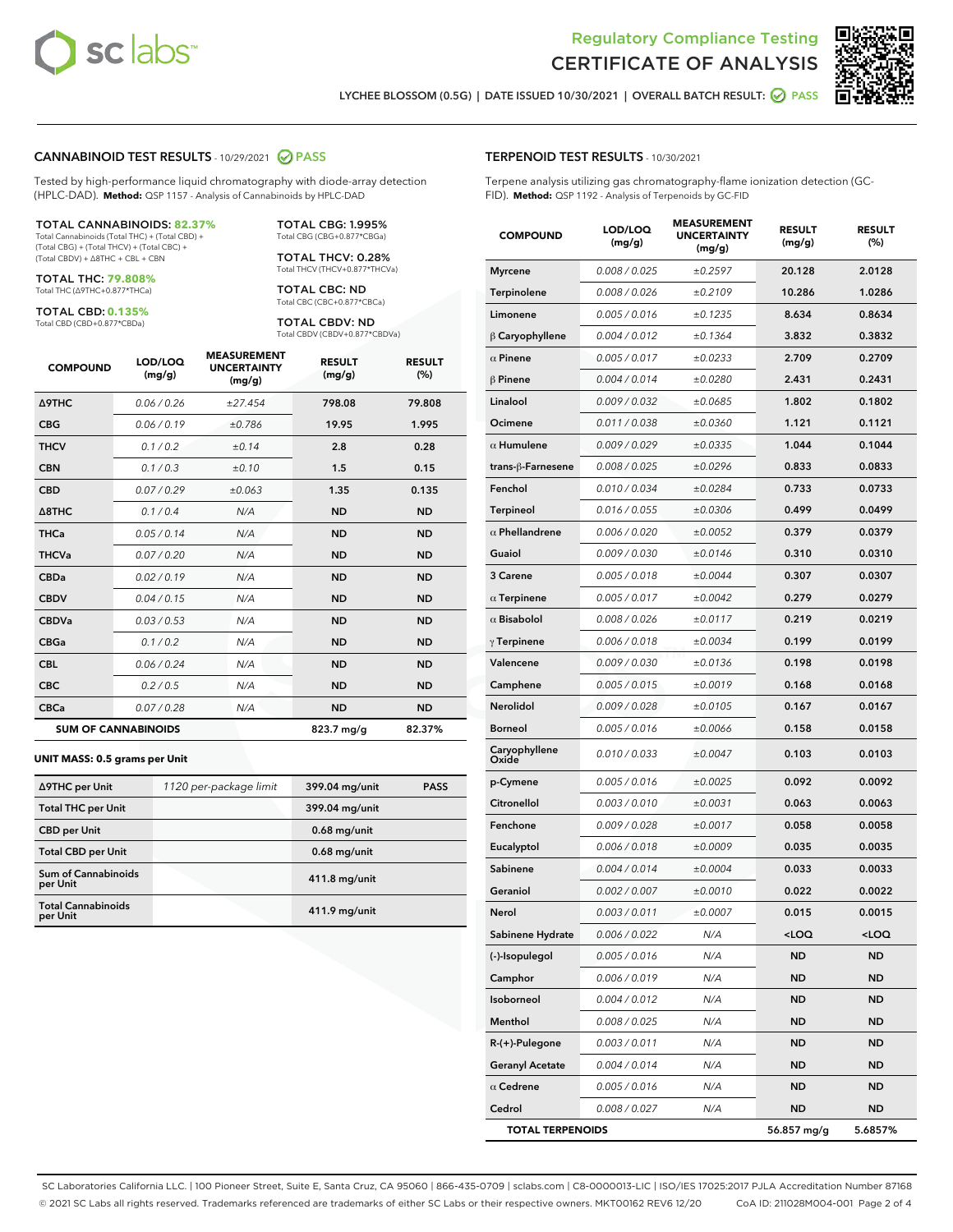



LYCHEE BLOSSOM (0.5G) | DATE ISSUED 10/30/2021 | OVERALL BATCH RESULT: ☑ PASS

# CATEGORY 1 PESTICIDE TEST RESULTS - 10/30/2021 @ PASS

Pesticide and plant growth regulator analysis utilizing high-performance liquid chromatography-mass spectrometry (HPLC-MS) or gas chromatography-mass spectrometry (GC-MS). \*GC-MS utilized where indicated. **Method:** QSP 1212 - Analysis of Pesticides and Mycotoxins by LC-MS or QSP 1213 - Analysis of Pesticides by GC-MS

| <b>COMPOUND</b>             | LOD/LOQ<br>$(\mu g/g)$ | <b>ACTION</b><br>LIMIT<br>$(\mu g/g)$ | <b>MEASUREMENT</b><br><b>UNCERTAINTY</b><br>$(\mu g/g)$ | <b>RESULT</b><br>$(\mu g/g)$ | <b>RESULT</b> |
|-----------------------------|------------------------|---------------------------------------|---------------------------------------------------------|------------------------------|---------------|
| Aldicarb                    | 0.03 / 0.08            | $\geq$ LOD                            | N/A                                                     | <b>ND</b>                    | <b>PASS</b>   |
| Carbofuran                  | 0.02 / 0.05            | $>$ LOD                               | N/A                                                     | <b>ND</b>                    | <b>PASS</b>   |
| Chlordane*                  | 0.03 / 0.08            | ≥ LOD                                 | N/A                                                     | <b>ND</b>                    | <b>PASS</b>   |
| Chlorfenapyr*               | 0.03/0.10              | ≥ LOD                                 | N/A                                                     | <b>ND</b>                    | <b>PASS</b>   |
| Chlorpyrifos                | 0.02 / 0.06            | $\geq$ LOD                            | N/A                                                     | <b>ND</b>                    | <b>PASS</b>   |
| Coumaphos                   | 0.02 / 0.07            | ≥ LOD                                 | N/A                                                     | <b>ND</b>                    | <b>PASS</b>   |
| Daminozide                  | 0.02 / 0.07            | $\geq$ LOD                            | N/A                                                     | <b>ND</b>                    | <b>PASS</b>   |
| <b>DDVP</b><br>(Dichlorvos) | 0.03/0.09              | $\geq$ LOD                            | N/A                                                     | <b>ND</b>                    | <b>PASS</b>   |
| Dimethoate                  | 0.03 / 0.08            | $\ge$ LOD                             | N/A                                                     | <b>ND</b>                    | <b>PASS</b>   |
| Ethoprop(hos)               | 0.03/0.10              | $>$ LOD                               | N/A                                                     | <b>ND</b>                    | <b>PASS</b>   |
| Etofenprox                  | 0.02 / 0.06            | $>$ LOD                               | N/A                                                     | <b>ND</b>                    | <b>PASS</b>   |
| Fenoxycarb                  | 0.03 / 0.08            | $\geq$ LOD                            | N/A                                                     | <b>ND</b>                    | <b>PASS</b>   |
| Fipronil                    | 0.03/0.08              | $\geq$ LOD                            | N/A                                                     | <b>ND</b>                    | <b>PASS</b>   |
| Imazalil                    | 0.02 / 0.06            | $\geq$ LOD                            | N/A                                                     | <b>ND</b>                    | <b>PASS</b>   |
| <b>Methiocarb</b>           | 0.02 / 0.07            | ≥ LOD                                 | N/A                                                     | <b>ND</b>                    | <b>PASS</b>   |
| Methyl<br>parathion         | 0.03/0.10              | $\geq$ LOD                            | N/A                                                     | <b>ND</b>                    | <b>PASS</b>   |
| <b>Mevinphos</b>            | 0.03/0.09              | $\geq$ LOD                            | N/A                                                     | <b>ND</b>                    | <b>PASS</b>   |
| Paclobutrazol               | 0.02 / 0.05            | $\geq$ LOD                            | N/A                                                     | <b>ND</b>                    | <b>PASS</b>   |
| Propoxur                    | 0.03/0.09              | ≥ LOD                                 | N/A                                                     | <b>ND</b>                    | <b>PASS</b>   |
| Spiroxamine                 | 0.03 / 0.08            | $\ge$ LOD                             | N/A                                                     | <b>ND</b>                    | <b>PASS</b>   |
| <b>Thiacloprid</b>          | 0.03/0.10              | $\geq$ LOD                            | N/A                                                     | <b>ND</b>                    | <b>PASS</b>   |
|                             |                        |                                       |                                                         |                              |               |

# CATEGORY 2 PESTICIDE TEST RESULTS - 10/30/2021 @ PASS

| <b>COMPOUND</b>          | LOD/LOQ<br>$(\mu g/g)$ | <b>ACTION</b><br>LIMIT<br>$(\mu g/g)$ | <b>MEASUREMENT</b><br><b>UNCERTAINTY</b><br>$(\mu g/g)$ | <b>RESULT</b><br>$(\mu g/g)$ | <b>RESULT</b> |
|--------------------------|------------------------|---------------------------------------|---------------------------------------------------------|------------------------------|---------------|
| Abamectin                | 0.03/0.10              | 0.1                                   | N/A                                                     | <b>ND</b>                    | <b>PASS</b>   |
| Acephate                 | 0.02/0.07              | 0.1                                   | N/A                                                     | <b>ND</b>                    | <b>PASS</b>   |
| Acequinocyl              | 0.02/0.07              | 0.1                                   | N/A                                                     | <b>ND</b>                    | <b>PASS</b>   |
| Acetamiprid              | 0.02/0.05              | 0.1                                   | N/A                                                     | <b>ND</b>                    | <b>PASS</b>   |
| Azoxystrobin             | 0.02/0.07              | 0.1                                   | N/A                                                     | <b>ND</b>                    | <b>PASS</b>   |
| <b>Bifenazate</b>        | 0.01/0.04              | 0.1                                   | N/A                                                     | <b>ND</b>                    | <b>PASS</b>   |
| <b>Bifenthrin</b>        | 0.02/0.05              | 3                                     | N/A                                                     | <b>ND</b>                    | <b>PASS</b>   |
| <b>Boscalid</b>          | 0.03/0.09              | 0.1                                   | N/A                                                     | <b>ND</b>                    | <b>PASS</b>   |
| Captan                   | 0.19/0.57              | 0.7                                   | N/A                                                     | <b>ND</b>                    | <b>PASS</b>   |
| Carbaryl                 | 0.02/0.06              | 0.5                                   | N/A                                                     | <b>ND</b>                    | <b>PASS</b>   |
| Chlorantranilip-<br>role | 0.04/0.12              | 10                                    | N/A                                                     | <b>ND</b>                    | <b>PASS</b>   |
| Clofentezine             | 0.03/0.09              | 0.1                                   | N/A                                                     | <b>ND</b>                    | <b>PASS</b>   |

#### CATEGORY 2 PESTICIDE TEST RESULTS - 10/30/2021 continued

| <b>COMPOUND</b>               | LOD/LOQ<br>(µg/g) | <b>ACTION</b><br><b>LIMIT</b><br>$(\mu g/g)$ | <b>MEASUREMENT</b><br><b>UNCERTAINTY</b><br>$(\mu g/g)$ | <b>RESULT</b><br>(µg/g) | <b>RESULT</b> |
|-------------------------------|-------------------|----------------------------------------------|---------------------------------------------------------|-------------------------|---------------|
| Cyfluthrin                    | 0.12 / 0.38       | $\overline{c}$                               | N/A                                                     | <b>ND</b>               | <b>PASS</b>   |
| Cypermethrin                  | 0.11 / 0.32       | 1                                            | N/A                                                     | ND                      | <b>PASS</b>   |
| <b>Diazinon</b>               | 0.02 / 0.05       | 0.1                                          | N/A                                                     | ND                      | <b>PASS</b>   |
| Dimethomorph                  | 0.03 / 0.09       | 2                                            | N/A                                                     | ND                      | <b>PASS</b>   |
| Etoxazole                     | 0.02 / 0.06       | 0.1                                          | N/A                                                     | ND                      | <b>PASS</b>   |
| Fenhexamid                    | 0.03 / 0.09       | 0.1                                          | N/A                                                     | <b>ND</b>               | <b>PASS</b>   |
| Fenpyroximate                 | 0.02 / 0.06       | 0.1                                          | N/A                                                     | ND                      | <b>PASS</b>   |
| Flonicamid                    | 0.03 / 0.10       | 0.1                                          | N/A                                                     | ND                      | <b>PASS</b>   |
| Fludioxonil                   | 0.03 / 0.10       | 0.1                                          | N/A                                                     | <b>ND</b>               | <b>PASS</b>   |
| Hexythiazox                   | 0.02 / 0.07       | 0.1                                          | N/A                                                     | <b>ND</b>               | <b>PASS</b>   |
| Imidacloprid                  | 0.04 / 0.11       | 5                                            | N/A                                                     | ND                      | <b>PASS</b>   |
| Kresoxim-methyl               | 0.02 / 0.07       | 0.1                                          | N/A                                                     | <b>ND</b>               | <b>PASS</b>   |
| <b>Malathion</b>              | 0.03 / 0.09       | 0.5                                          | N/A                                                     | <b>ND</b>               | <b>PASS</b>   |
| Metalaxyl                     | 0.02 / 0.07       | $\overline{c}$                               | N/A                                                     | ND                      | <b>PASS</b>   |
| Methomyl                      | 0.03 / 0.10       | 1                                            | N/A                                                     | <b>ND</b>               | <b>PASS</b>   |
| Myclobutanil                  | 0.03 / 0.09       | 0.1                                          | N/A                                                     | ND                      | <b>PASS</b>   |
| Naled                         | 0.02 / 0.07       | 0.1                                          | N/A                                                     | ND                      | <b>PASS</b>   |
| Oxamyl                        | 0.04 / 0.11       | 0.5                                          | N/A                                                     | ND                      | <b>PASS</b>   |
| Pentachloronitro-<br>benzene* | 0.03 / 0.09       | 0.1                                          | N/A                                                     | ND                      | <b>PASS</b>   |
| Permethrin                    | 0.04 / 0.12       | 0.5                                          | N/A                                                     | ND                      | <b>PASS</b>   |
| Phosmet                       | 0.03 / 0.10       | 0.1                                          | N/A                                                     | <b>ND</b>               | <b>PASS</b>   |
| Piperonylbu-<br>toxide        | 0.02 / 0.07       | 3                                            | N/A                                                     | ND                      | <b>PASS</b>   |
| Prallethrin                   | 0.03 / 0.08       | 0.1                                          | N/A                                                     | <b>ND</b>               | <b>PASS</b>   |
| Propiconazole                 | 0.02 / 0.07       | 0.1                                          | N/A                                                     | ND                      | <b>PASS</b>   |
| Pyrethrins                    | 0.04 / 0.12       | 0.5                                          | N/A                                                     | ND                      | <b>PASS</b>   |
| Pyridaben                     | 0.02 / 0.07       | 0.1                                          | N/A                                                     | ND                      | <b>PASS</b>   |
| Spinetoram                    | 0.02 / 0.07       | 0.1                                          | N/A                                                     | <b>ND</b>               | <b>PASS</b>   |
| Spinosad                      | 0.02 / 0.07       | 0.1                                          | N/A                                                     | ND                      | <b>PASS</b>   |
| Spiromesifen                  | 0.02 / 0.05       | 0.1                                          | N/A                                                     | <b>ND</b>               | <b>PASS</b>   |
| Spirotetramat                 | 0.02 / 0.06       | 0.1                                          | N/A                                                     | ND                      | <b>PASS</b>   |
| Tebuconazole                  | 0.02 / 0.07       | 0.1                                          | N/A                                                     | ND                      | <b>PASS</b>   |
| Thiamethoxam                  | 0.03 / 0.10       | 5                                            | N/A                                                     | <b>ND</b>               | <b>PASS</b>   |
| Trifloxystrobin               | 0.03 / 0.08       | 0.1                                          | N/A                                                     | <b>ND</b>               | <b>PASS</b>   |

SC Laboratories California LLC. | 100 Pioneer Street, Suite E, Santa Cruz, CA 95060 | 866-435-0709 | sclabs.com | C8-0000013-LIC | ISO/IES 17025:2017 PJLA Accreditation Number 87168 © 2021 SC Labs all rights reserved. Trademarks referenced are trademarks of either SC Labs or their respective owners. MKT00162 REV6 12/20 CoA ID: 211028M004-001 Page 3 of 4